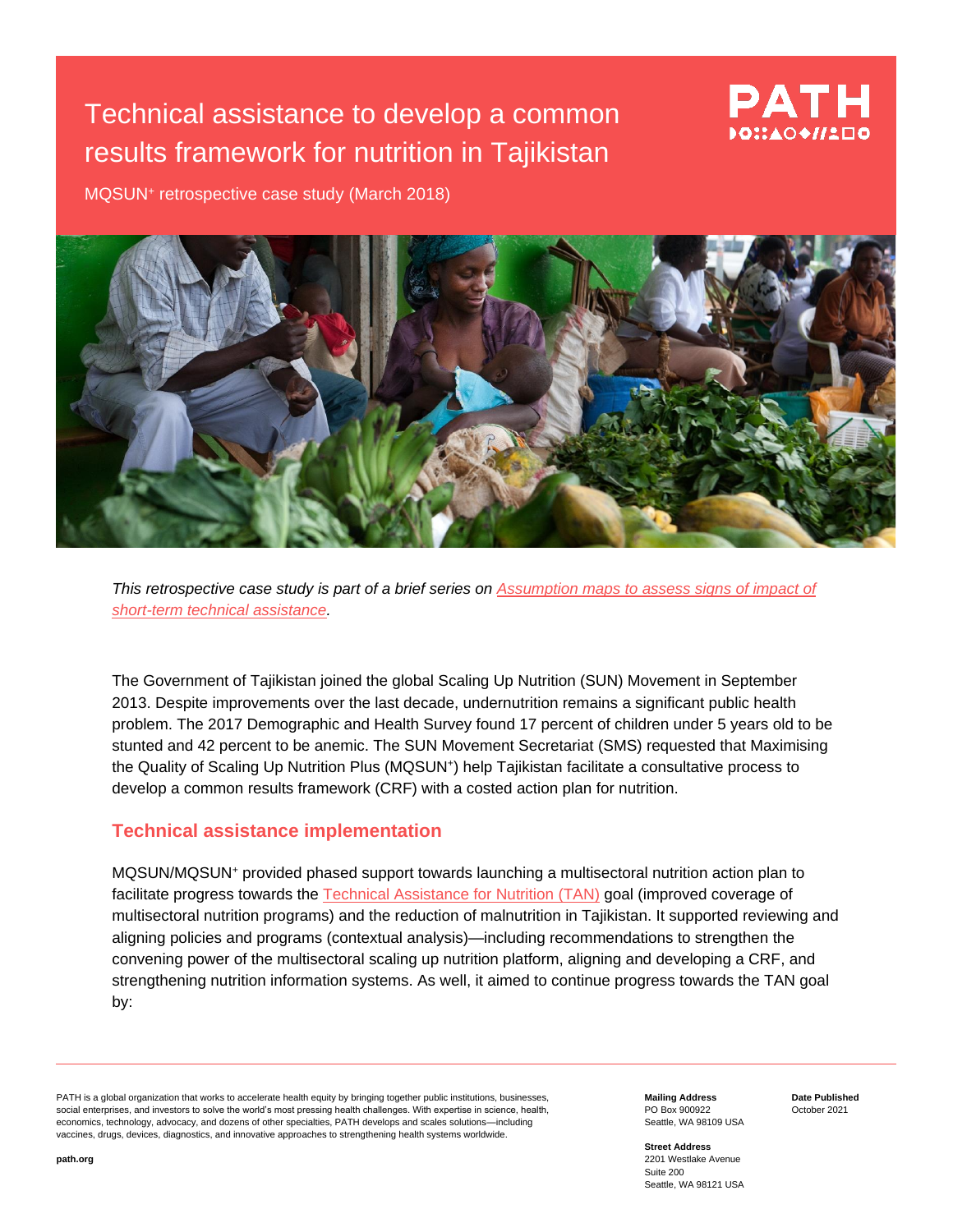- Ensuring the full involvement and ownership of key stakeholders and partners (multi-stakeholder mapping and engagement).
- Establishing relevance, practicality, measurability, and achievability of the CRF goal, objectives, activities, and indicators (CRF development).
- Reviewing whether the CRF is ready to be costed (costing readiness assessment).

Figure 1 highlights the MQSUN/MQSUN<sup>+</sup> TA, including completed progress and planned next steps.<sup>a</sup> **Figure 1. MQSUN/MQSUN<sup>+</sup> technical assistance pathway to improved multisectoral action in Tajikistan.** 



*Abbreviations: CRF, common results framework; MQSUN<sup>+</sup> , Maximising the Quality of Scaling Up Nutrition Plus; SUN, Scaling Up Nutrition.*

## **Assumption pathway to impact**

MQSUN<sup>+</sup> theorizes that bringing together stakeholders in a common platform can help obtain agreement on common goals for nutrition (through a CRF), which provides direction to develop a costed multisectoral nutrition plan of action (MSNP) that can be rolled out at the national and subnational level. The MSNP serves as the country's guidance document to implement the prioritized and costed nutrition-specific and nutrition-sensitive actions to reduce malnutrition.

## **Measurement of impact**

Through this case study, MQSUN<sup>+</sup> assessed the activities that enabled progress towards the TAN impact of improved coverage of multisectoral nutrition programs or scaling up nutrition efforts in the country. This was done by evaluating whether the assumptions were met and whether the TA followed the MQSUN<sup>+</sup> theory of change (TOC) pathway to enhance the quality, scale, and effectiveness of nutrition-related programs and policies (a TAN outcome), to achieve that impact. **Table 1** highlights this assessment by each key output of the Tajikistan TA.

<sup>&</sup>lt;sup>a</sup> This timeline is relative to the development of this retrospective case study in March 2018.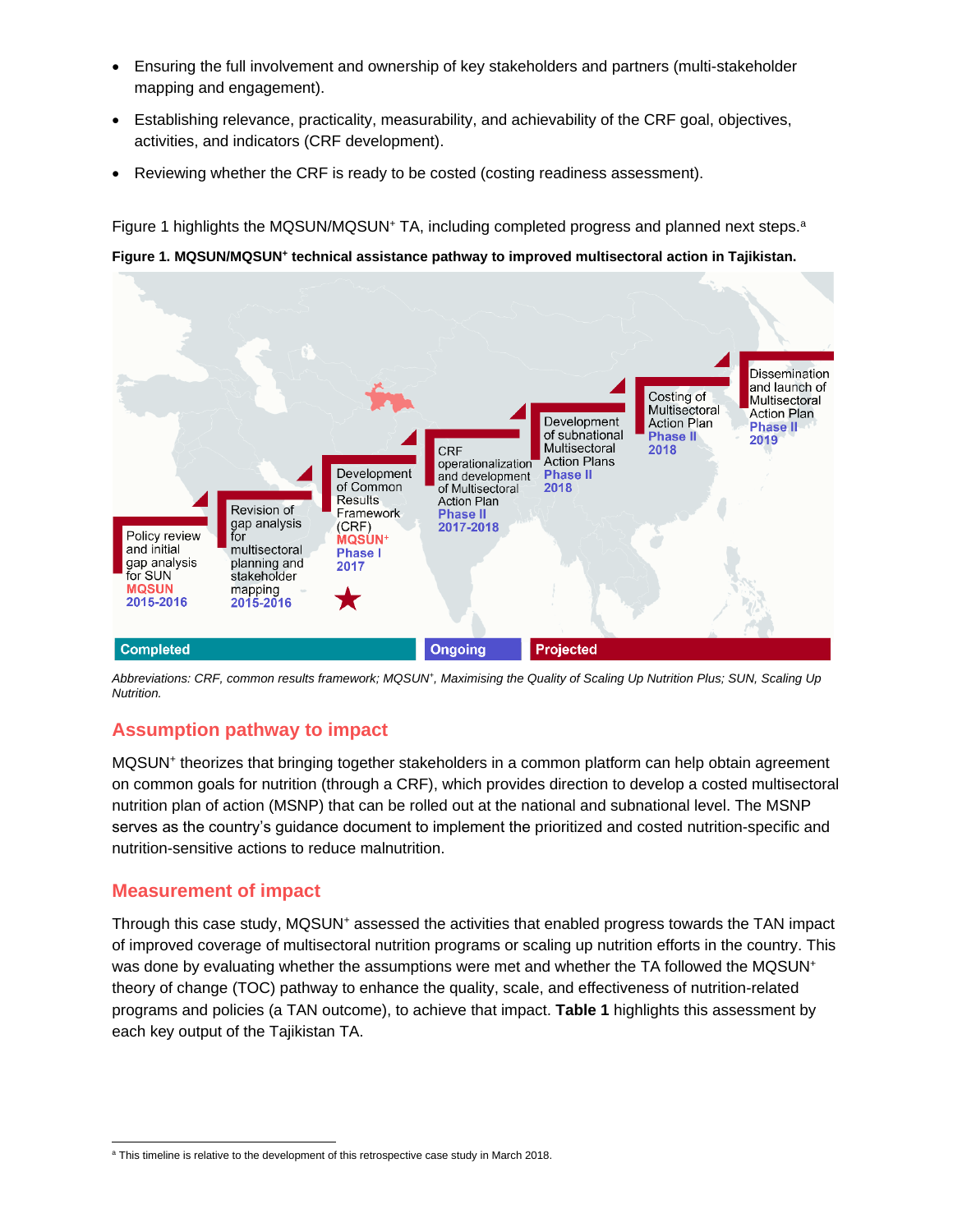#### **Table 1. Assumption assessment and signs of impact.**

|                                                    | Assumption assessment and trajectory of change                                                                                                                                                                                                                                                                                                                                                                                                                                                                                                                                                                                                                                                                                                                                                                                                                                 |
|----------------------------------------------------|--------------------------------------------------------------------------------------------------------------------------------------------------------------------------------------------------------------------------------------------------------------------------------------------------------------------------------------------------------------------------------------------------------------------------------------------------------------------------------------------------------------------------------------------------------------------------------------------------------------------------------------------------------------------------------------------------------------------------------------------------------------------------------------------------------------------------------------------------------------------------------|
| Multi-<br>stakeholder<br>mapping and<br>engagement | Assuming that engaged stakeholders can take ownership of common nutrition goals, the<br>MQSUN <sup>+</sup> team facilitated dialogues and workshops for multisectoral engagement around<br>policy and strategy, within and between different sectors, so that the CRF would include the<br>necessary sectoral inputs and targets.                                                                                                                                                                                                                                                                                                                                                                                                                                                                                                                                              |
|                                                    | Roadblock I: Difficulty in obtaining invitation letters to meet with the relevant ministries.                                                                                                                                                                                                                                                                                                                                                                                                                                                                                                                                                                                                                                                                                                                                                                                  |
|                                                    | <b>Outcome:</b> A SUN "Secretariat" was established to facilitate the multi-stakeholder platform<br>and the formation of working groups in several ministries, for the MQSUN+ team / SMS to<br>support in further developing the CRF and a costed MSNP.                                                                                                                                                                                                                                                                                                                                                                                                                                                                                                                                                                                                                        |
|                                                    | Roadblock II: Limited nutrition awareness and capacity among the stakeholders.                                                                                                                                                                                                                                                                                                                                                                                                                                                                                                                                                                                                                                                                                                                                                                                                 |
|                                                    | Outcome: MQSUN <sup>+</sup> planned the facilitation of workshops to increase government decision-<br>maker and stakeholder participation and awareness and highlight the value of a multisectoral<br>approach.                                                                                                                                                                                                                                                                                                                                                                                                                                                                                                                                                                                                                                                                |
| <b>CRF</b><br>development                          | The CRF aims to obtain multisectoral commitments and set agreed actions to meet common<br>nutrition goals. MQSUN <sup>+</sup> led its drafting and outlined the evidence-based strategies to reduce<br>stunting and micronutrient deficiencies and ensure childhood overweight does not increase.                                                                                                                                                                                                                                                                                                                                                                                                                                                                                                                                                                              |
|                                                    | Roadblock I: After the CRF was completed and agreed upon by key stakeholders, the SUN<br>Focal Point noted that the current CRF format was not conducive to government submission<br>and approval.                                                                                                                                                                                                                                                                                                                                                                                                                                                                                                                                                                                                                                                                             |
|                                                    | Outcome: The CRF was translated into an agreed format for the government's review to<br>enable its fit into the broader government agenda and priorities. Phase II support is helping<br>finalize this effort.                                                                                                                                                                                                                                                                                                                                                                                                                                                                                                                                                                                                                                                                 |
|                                                    | Roadblock II: MQSUN <sup>+</sup> 's understanding was that the CRF would be officially endorsed, but<br>the team learned, during Phase II TA, that the government will only endorse the costed<br>MSNP.                                                                                                                                                                                                                                                                                                                                                                                                                                                                                                                                                                                                                                                                        |
|                                                    | <b>Outcome:</b> Given that CRF endorsement at this stage was not feasible, the focus of the Phase<br>II TA was to ensure the CRF is signed off by the SUN Technical Focal Point. This will enable<br>the TA team and the country to adopt the CRF as the foundation for a complete, costed<br>MSNP.                                                                                                                                                                                                                                                                                                                                                                                                                                                                                                                                                                            |
| <b>Costing</b><br>readiness<br>assessment          | To achieve a complete costed plan, a key assumption is that sufficient data and detail are<br>available to facilitate accurate costing. This includes specific, clear interventions with annual<br>frequencies to achieve the targets, and unit prices per person reached or per outcome. To<br>prepare for costing, MQSUN <sup>+</sup> determined a need to verify this assumption—that sufficient<br>detail exists for costing by assessing the readiness to cost priority nutrition interventions.<br><b>Roadblocks:</b> Through the costing readiness assessment, it was found that the relevant<br>sectors did not provide baseline and annual targets for most interventions.<br>Outcome: MQSUN <sup>+</sup> submitted recommendations for defining clear actions / interventions.<br>Those recommendations guided the development of the MSNP to ensure each sector has |
|                                                    | defined clear and specific actions/interventions which contribute to the targets outlined in the<br>CRF. The next step will be to define 2025 and annual targets to be monitored along the way.                                                                                                                                                                                                                                                                                                                                                                                                                                                                                                                                                                                                                                                                                |

*Abbreviations: CRF, common results framework; MQSUN<sup>+</sup> , Maximising the Quality of Scaling Up Nutrition Plus; MSNP, multisectoral nutrition plan; SUN, Scaling Up Nutrition; SMS, SUN Movement Secretariat; TA, technical assistance.*

### **Next steps**

Roadblocks identified throughout the Phase I support have been actively identified and integrated into the Phase II TA. MQSUN<sup>+</sup> will continue to assess progress along the impact trajectory for improved coverage of multisectoral nutrition programs and scaling up nutrition efforts in Tajikistan.